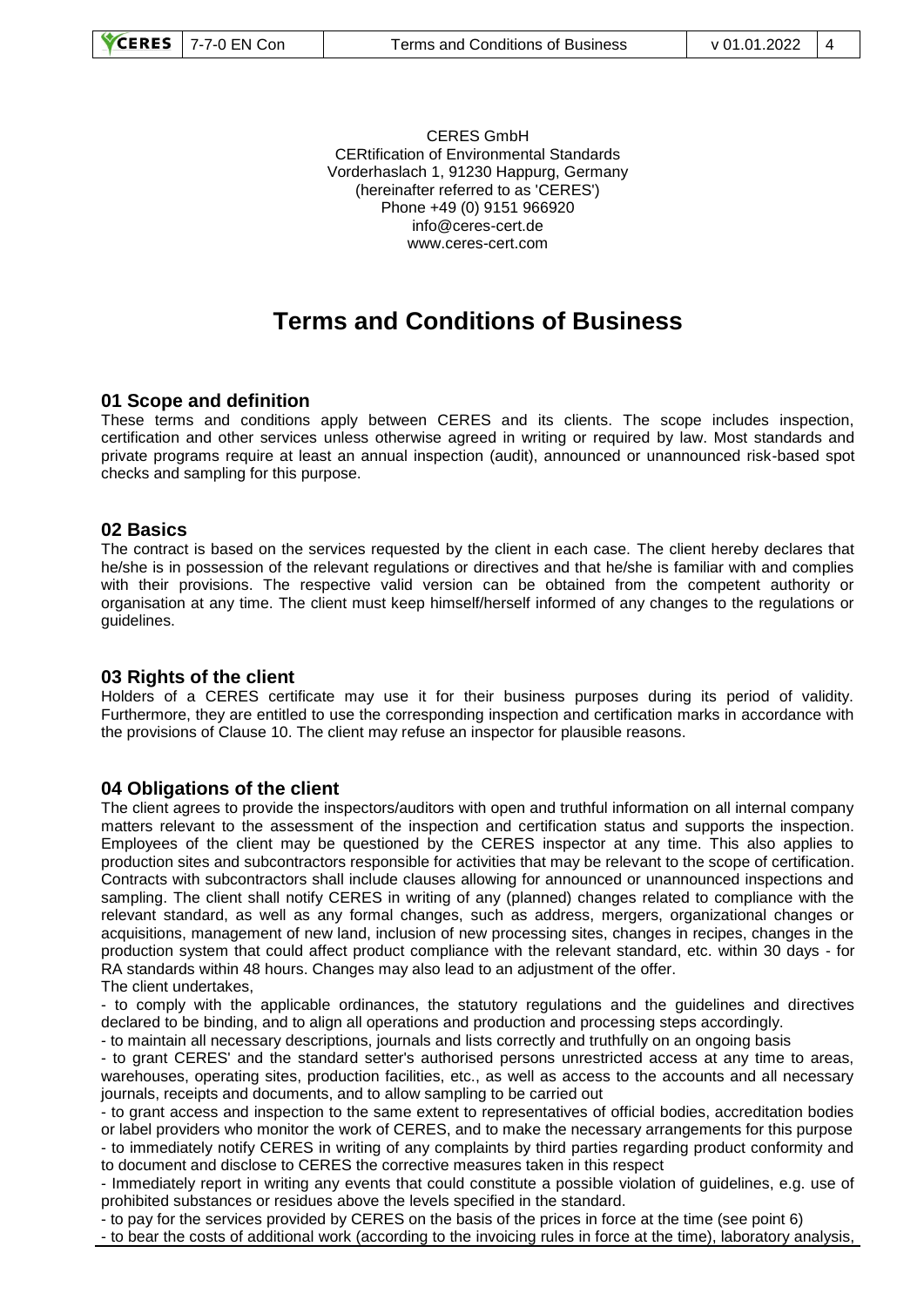legal advice and similar additional expenses incurred by CERES, if he / she has caused them by violating the rules or his / her obligations under this contract or if they are required by applicable law

- to inform CERES immediately if it abandons the certification scheme in question

- designate a responsible contact person vis-à-vis CERES

- Train and monitor employees and subcontractors to ensure compliance with the rules

The client agrees that samples may be sent to external accredited laboratories. The client undertakes to inform CERES of all activities with other certifiers relating to the same scope or product.

Transaction certificates for textile customers are to be submitted a maximum of 6 months after the trading transactions. Applications submitted later may be rejected by CERES.

# **05 CERES rights and obligations**

## **05a Confidentiality and data protection**

All data collected by CERES are subject to business secrecy and are treated as strictly confidential, unless the information is already in the public domain. The obligation of confidentiality does not apply to official bodies entrusted with enforcement tasks, to accredited inspection organisations, to lawyers representing the client's interests or to the label holders under whose label the client markets the products.

CERES is also entitled to share relevant information with other certification bodies if this is (a) necessary to ensure credibility of the respective scheme, (b) if a client decides to change to another inspection body, (c) if a client, where permitted, gets certified by two bodies for the same activity, (d) if CERES would terminate the contract with the label issuer. If the client was previously certified by another body, he agrees with his signature that this body can pass on relevant information to CERES.

Personal data to which CERES has access during the contractual relationship will be processed exclusively for the purpose of fulfilling this contractual relationship. The client authorises CERES or the standard provider to pass on collected data in anonymised form for research purposes and market analyses. In order to simplify administrative procedures and to support the quality assurance of the clients, CERES offers online tools as a service. With the use of these online tools, address and certification information of the clients becomes visible to the clients. The clients are only allowed to use the viewed data for quality assurance purposes and to simplify internal business processes. They undertake to use the data in accordance with the terms of use. The valid terms of use for online tools are an integral part of the Terms and Conditions and apply to all users of these online services. The certificates issued are displayed online in a certificate pool and can be viewed by the public. Within the framework of the contractual relationship, the contracting parties undertake to comply without exception with the European Data Protection Regulation (GDPR), the data guidelines of the standard providers and other relevant data protection provisions in the respective applicable version when processing personal data. The contracting parties further undertake to take all necessary technical and organisational measures for data security. If other information technologies are used for communication or data transfer, the data protection guidelines of these providers shall apply. The current version of the data protection statement available on the CERES website forms an integral part of these Terms and Conditions. Personal data of which CERES becomes aware in the course of the contractual relationship will be processed exclusively for the purpose of implementing this contractual relationship. Within the framework of the contractual relationship, the client expressly authorizes CERES to send official communications to the client's e-mail address via newsletters/infomailings. The contracting parties further undertake to ensure that any recipients of personal data also comply with data protection and data secrecy in accordance with the GDPR. Both parties undertake to retain certification-relevant documents for at least 10 years - even after termination of the contract.

The standard setter/CERES has the right to include the name of the manufacturer in transaction certificates throughout the supply chain.

CERES shall grant the client access to all records related to the certification, e.g. audit reports and related evidence, except for confidential documents (e.g. records of staff interviews, internal CERES communications).

The client agrees to publish basic information on the websites of the label providers.

For Textile Exchange and Rainforest Alliance clients, if the client feels that publication could pose a risk to him/her, he/she can request that certain data not be published.

#### **05b Release from official secrecy**

The contracting entity shall release official bodies which are in possession of information required for inspection and certification from official secrecy vis-à-vis CERES.

## **05c Right to information**

CERES may report violations of legal regulations or the directives declared applicable to the competent authorities or press relevant criminal charges. To safeguard information to possible buyers, CERES may, in the event of non-recognition or withdrawal of the label, forward and publish the necessary information.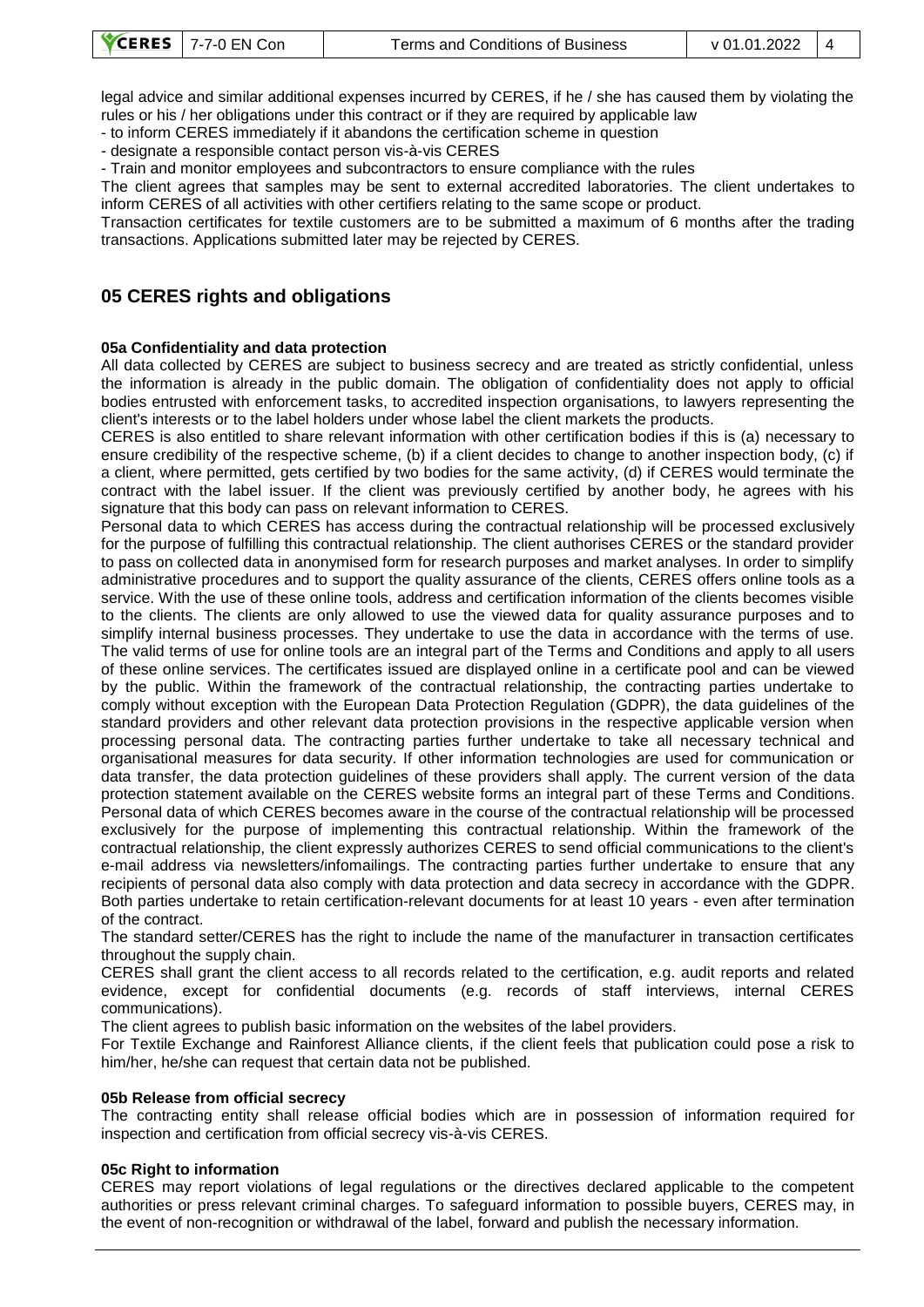## **05d Services / Certification / Sanctions**

CERES provides the services booked by the client. CERES may subcontract the services offered to authorised inspection/certification bodies and authorised laboratories. If the legal regulations and the guidelines declared applicable are complied with, CERES shall issue the relevant certificate(s).

If the guidelines are not fully complied with, CERES may impose sanctions and set deadlines within which the deficiencies must be remedied. If these deadlines are not met, a follow-up inspection may be required or a certification decision may be taken, unless otherwise provided for by the respective standard. Sanctions are based on the sanction regulations of the respective public legal ordinances or the guidelines of private label programmes. In the event of serious infringements on the standards, CERES reserves the right, in accordance with the applicable sanction regulations of the label issuers and ordinances, to refuse certification up to and including withdrawal of the certificate and / or to impose marketing bans. If the inspection/certification is not successful due to a refusal to carry out checks, non-granting of access to premises, missing or defective documentation, organisational requirements, failure to meet deadlines, etc., CERES reserves the right to refuse certification until the complete inspection documentation has been received.

#### **05e Spot checks/residue analyses**

For quality assurance purposes, CERES or the label and standard providers or accreditation bodies may, in addition to the regular inspections, carry out spot checks and take samples for residue analyses at any time. In these cases, access and inspection must be guaranteed to the same extent as in the case of an ordinary inspection.

#### **05f Liability**

CERES shall only be liable for intentional and gross negligence within the scope of the activities it undertakes. Claims for compensation for damage caused by CERES are limited to the amount covered by the liability insurance. CERES is not responsible for lost profits or other financial losses, nor can it guarantee a market, a specific status or licenses for certified or inspected products. It is the customer, not CERES, who is responsible and liable for compliance with the standard or other aspects of product quality. In particular, CERES cannot be held liable if third parties do not recognize the certificate or only partially recognize it. The same applies in the case of possible claims for damages by third parties (namely customers of the certificate holder) due to non-fulfilment of their quality expectations or in the case of non-recognition of the certificate as evidence in product liability disputes. The client is liable for damages caused by products for which CERES receives incomplete or incorrect information.

## **06 Prices**

The prices are set out in the CERES invoicing rules. The applicable invoicing rules are published on the CERES website. CERES will notify the client of price increases with one month's notice. The valid invoicing rules are an integral part of these Terms and Conditions and can be consulted at any time on the website. The rejection, suspension or withdrawal of a certificate due to non-compliance with the standard does not entitle the client to withhold outstanding payments. The certification decision will be sent to the client after receipt of the final payment.

## **07 Duration and termination of the contract**

With the signature of the contract a contractual relationship for an indefinite period comes into being. If an additional activity or standard is added, a new contract must be concluded. When a new contract is concluded, all previous versions automatically lose their validity. Each contract starts with the date of signing by CERES. The contracts relating to the control and certification of GLOBALG.A.P. are concluded for a period of 4 years, while the contracts relating to the inspection and verification under CAFÉ Practices or 4C are concluded for 1 year. Either party may terminate the contract in writing, at least three months before the end of the term of the certificate. It is not sufficient for a certificate to expire. The contract must be formally terminated by at least one party. A certification pending at the time of termination or at the date of the end of the contract shall be completed despite the termination. The services rendered will be invoiced according to the invoicing rules and any notifications to label providers or official bodies will be made. CERES is not responsible for delays due to force majeure. Events of force majeure also entitle CERES to withdraw completely from the contract. Such events do not entitle the client to take legal action against CERES for nonfulfilment of the contract. If the delay due to force majeure lasts longer than 12 weeks, the customer is entitled to withdraw from the unfulfilled parts of the contract. Claims for damages are excluded in such cases. CERES may terminate the certification contract if the approval is suspended or cancelled.

## **08 Infringements**

#### **08a Serious infringements**

Serious breaches of contract may include denial of services, denial of certification, denial of inspection and certification marks, and/or termination of this contractual relationship. Serious breaches of contract include, for example, the submission of